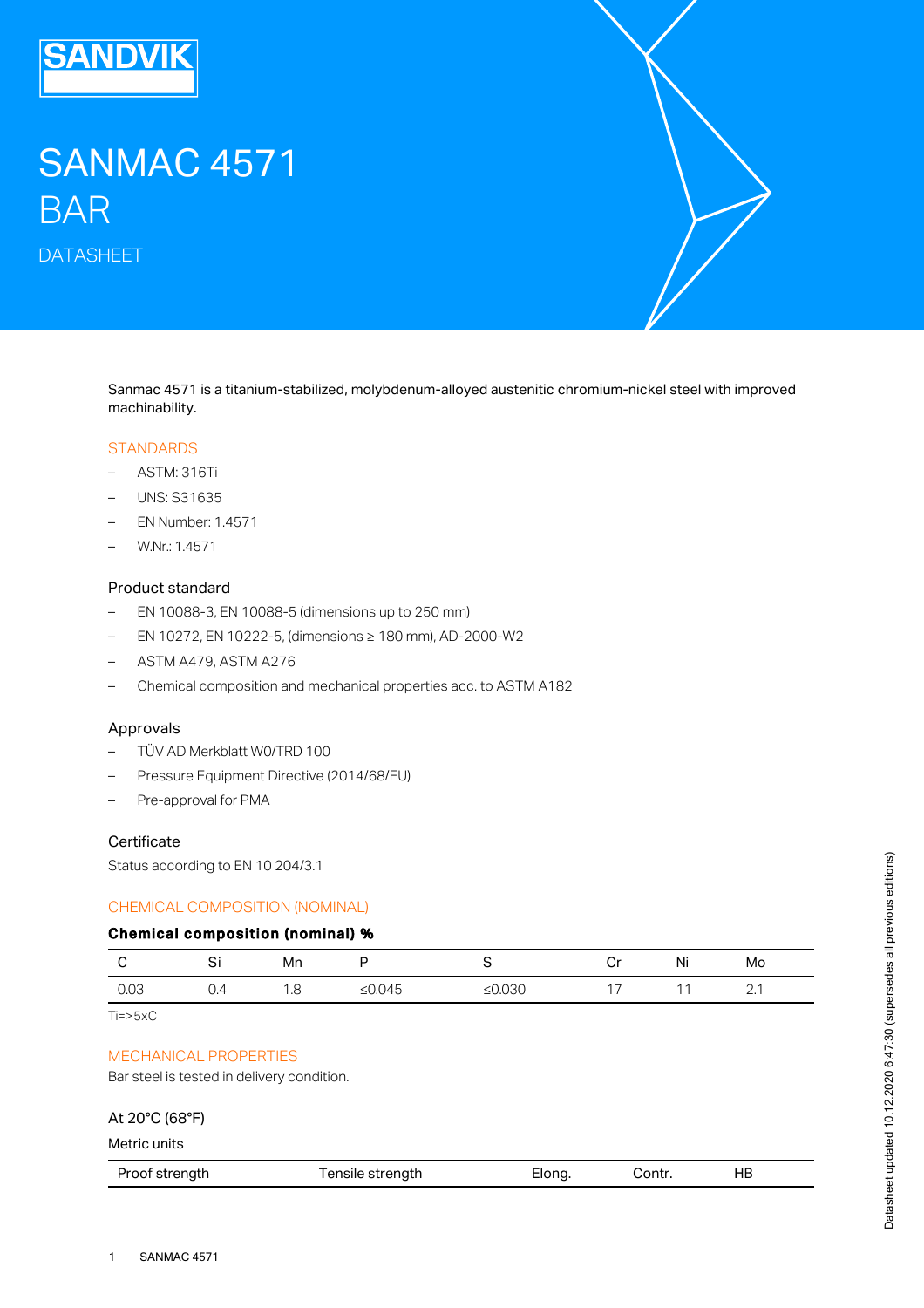| $R_{p0.2}$ a) | Rp1.0a     | $R_{m}$ | Ab)       | <u>_</u>  |            |
|---------------|------------|---------|-----------|-----------|------------|
| MPa           | MPa        | MPa     | %         | %         |            |
| $\geq$ 210    | $\geq$ 245 | 515-700 | $\geq 40$ | $\geq 45$ | $\leq$ 215 |

## Imperial units

| Proof strength |                        | Tensile strength | Elong.    | Contr.    | НB         |
|----------------|------------------------|------------------|-----------|-----------|------------|
| $R_{p0.2}$ a)  | $R_{D1}$ <sup>a)</sup> | $R_{m}$          | Ab)       |           |            |
| ksi            | ksi                    | ksi              | %         | $\%$      |            |
| $\geq 30.5$    | >35.5                  | 75-101.5         | $\geq 40$ | $\geq 45$ | $\leq$ 215 |

1 MPa = 1 N/mm 2

a)R<sub>p0.2</sub> and R<sub>p1.0</sub> correspond to 0.2% offset and 1.0% offset yield strength respectively. b) Based on L $_{\rm O}$  = 5.65 OS $_{\rm O}$  where L $_{\rm O}$  is the original gauge length and S $_{\rm O}$  the original cross-section area.

#### Impact strength

Due to its austenitic microstructure, Sandvik SANMAC 4571 has very good impact strength both at room temperature and at cryogenic temperatures.

Tests have demonstrated that the steel fulfils the requirements (60 J (44 ft-lb) at -196 °C (-320°F)) according to the European standards prEN13445-2(UFPV-2) and EN 10272.

## At high temperatures

## Metric units

| Temperature  | Proof strength |       | Tensile strength |
|--------------|----------------|-------|------------------|
| $^{\circ}$ C | Rp.02          | Rp1.0 | R <sub>m</sub>   |
|              | MPa            | MPa   | MPa              |
|              | min.           | min.  | min.             |
| 100          | 185            | 215   | 440              |
| 200          | 165            | 192   | 390              |
| 300          | 145            | 175   | 375              |
| 400          | 135            | 164   | 375              |
| 500          | 129            | 158   | 360              |

## Imperial units

| Temperature | Proof strength |       | Tensile strength |
|-------------|----------------|-------|------------------|
| °F          | Rp.02          | Rp1.0 | R <sub>m</sub>   |
|             | ksi            | ksi   | ksi              |
|             | min.           | min.  | min.             |
| 200         | 26.8           | 31.2  | 63.8             |
| 400         | 23.9           | 27.8  | 56.6             |
| 600         | 21.0           | 25.4  | 54.4             |
| 800         | 19.6           | 23.8  | 54.4             |
| 1000        | 18.7           | 22.9  | 52.2             |

#### WELDING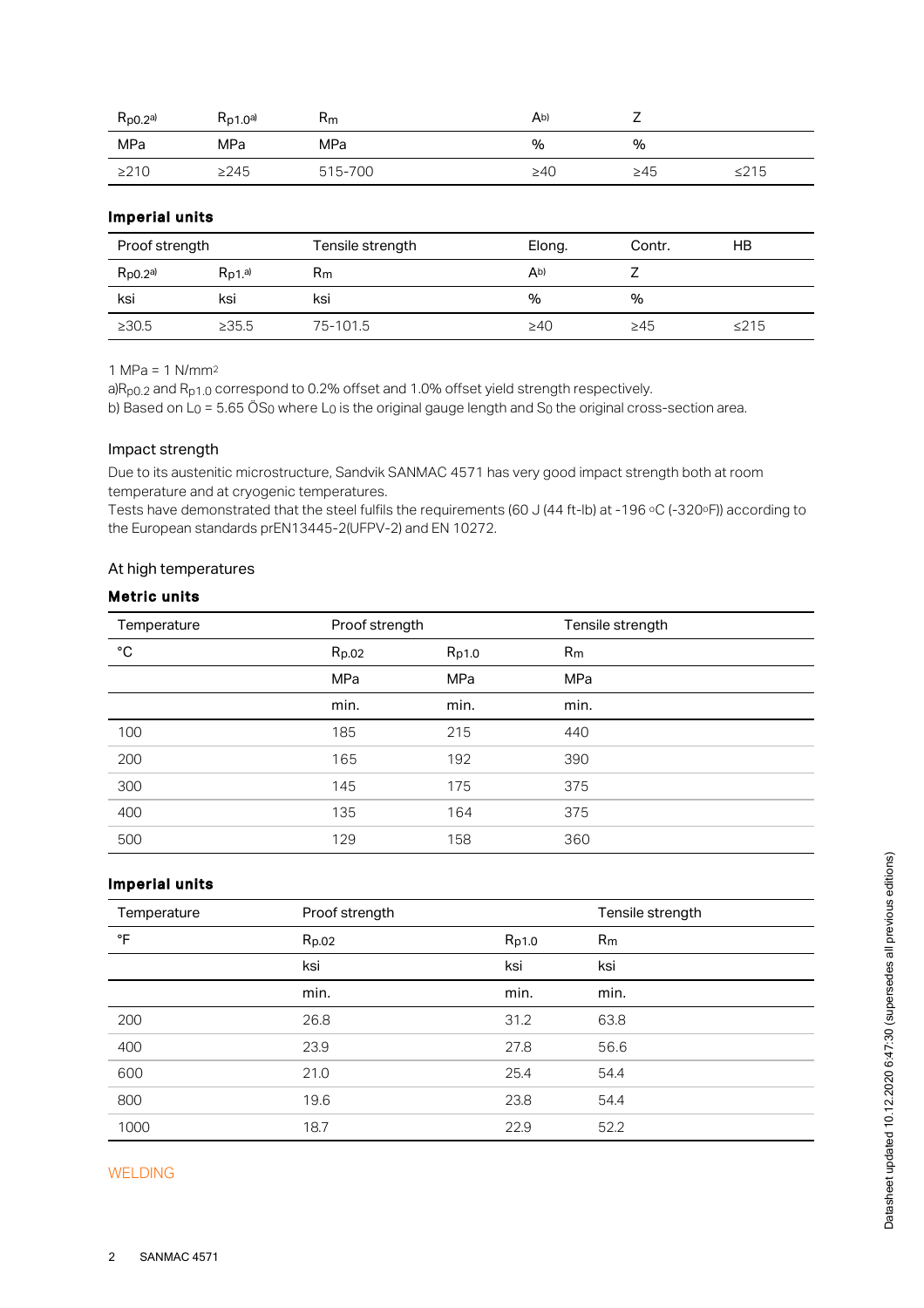The weldability of Sanmac 4571 is good. Suitable methods of fusion welding are manual metal-arc welding (MMA/SMAW) and gas-shielded arc welding, with the TIG/GTAW method as first choice.

Since this material is alloyed in such a way to improve its machinability, the amount of surface oxides on the welded beads might be higher compared to that of the standard 316Ti steels.

This may lead to arc instability during TIG/GTAW welding, especially welding without filer material. However, the welding behavior of this material is the same as for standard 316Ti steels when welding with filler material.

For Sanmac 4571, heat input of <1.5 kJ/mm and interpass temperature of <100°C (210°F) are recommended. Preheating and post-weld heat treatment are normally not necessary.

#### Recommended filler metals

TIG/GTAW or MIG/GMAW welding

ISO 14343 S 19 12 3 Nb / AWS A5.9 ER318 (e.g. Exaton 19.12.3.Nb)

ISO 14343 S 19 12 3 L / AWS A5.9 ER316L (e.g. Exaton 19.12.3.L)

MMA/SMAW welding

ISO 3581 E 19 12 3 Nb R / AWS A5.4 E318-16

ISO 3581 E 19 12 3 L R / AWS A5.4 E316L-17(e.g. Exaton 19.12.3.LR)

#### MACHINING

SANMAC stands for Sandvik Machinability Concept. In SANMAC materials, machinability has been improved without jeopardizing properties such as corrosion resistance and mechanical strength.

The improved machinability is owing to:

- Optimized non-metallic inclusions
- Optimal chemical composition
- Optimized process and production parameters

Detailed recommendations for the choice of tools and cutting data regarding turning, thread cutting, parting/grooving, drilling, milling and sawing are provided in the brochure S-02909-ENG.

The diagram shows the ranges within which data should be chosen in order to obtain a tool life of minimum 10 minutes when machining SANMAC 4571.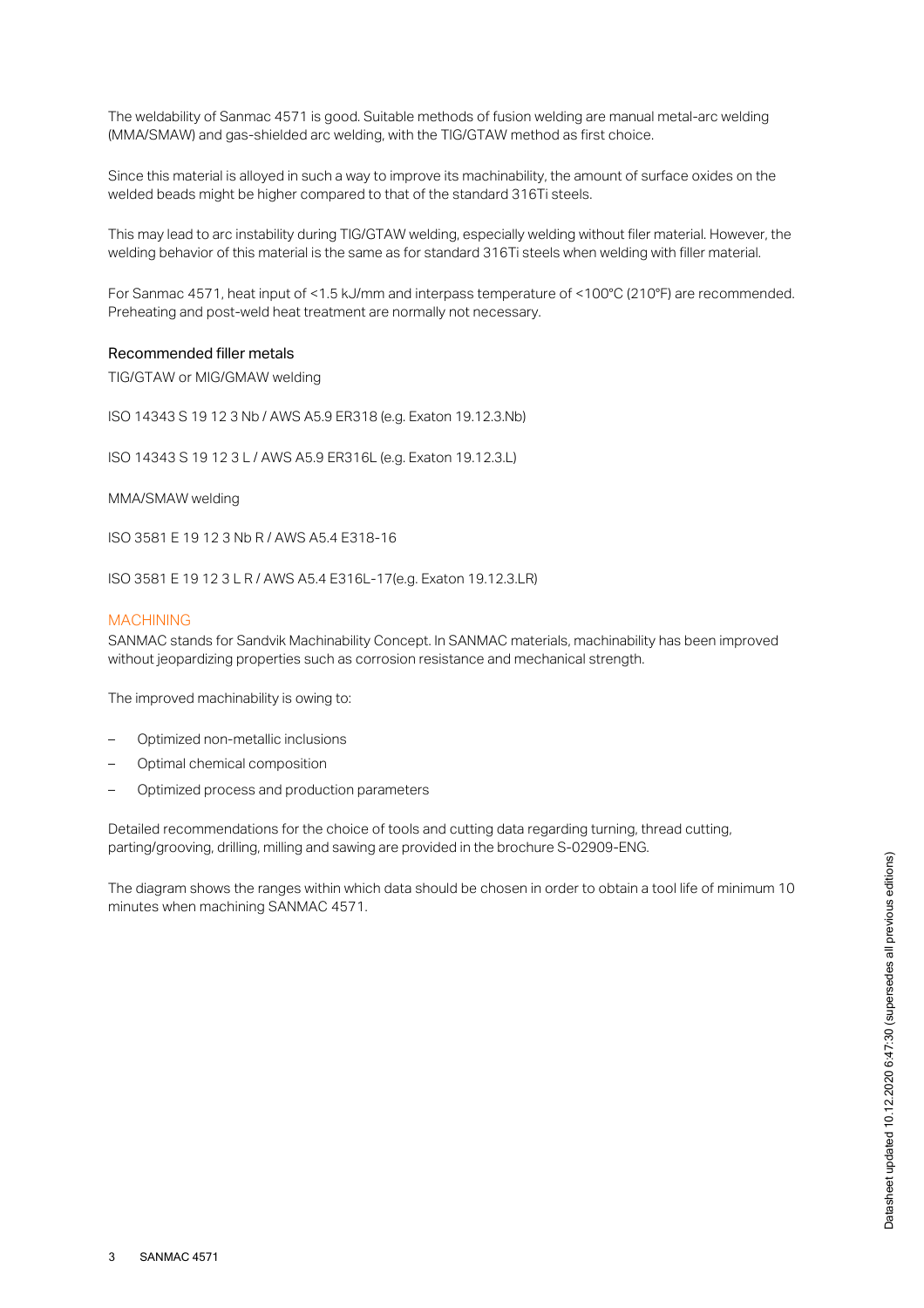

Figure 1. Machining chart Sandvik SANMAC 4571.

The ranges are limited in the event of low feeds because of unacceptable chip breaking. In the case of high cutting speeds, plastic deformation is the most dominant cause of failure. When feed increases and the cutting speed falls, edge frittering (chipping) increases significantly. The diagram is applicable for short cutting times. For long, continuous cuts, the cutting speeds should be reduced somewhat.

The lowest recommended cutting speed is determined by the tendency of the material to stick to the insert (built-up-edge), although the integrity of insert clamping and the stability of the machine are also of great significance.

It is important to conclude which wear mechanism is active, in order to optimize cutting data with the aid of the diagram.

The lowest recommended cutting speed is determined by the tendency of the material to stick to the insert (built-up-edge), although the integrity of insert clamping and the stability of the machine are also of great significance.

It is important to conclude which wear mechanism is active, in order to optimise cutting data with the aid of the diagram.

## Turning of Sandvik SANMAC 4571

| Insert<br>Geometry | Grade  | Cutting<br>data<br>Feed | Cutting<br>speed | Application                                               |
|--------------------|--------|-------------------------|------------------|-----------------------------------------------------------|
|                    |        | mm/rev                  | m/min            |                                                           |
| MF                 | GC2015 | 0.15                    | 240              | Finishing, copy turning                                   |
| <b>MM</b>          | GC2025 | 0.25                    | 200              | Medium machining                                          |
| <b>MR</b>          | GC2025 | 0.30                    | 180              | Medium-to-rough machining under less stable<br>conditions |

## Drilling of Sandvik Sanmac